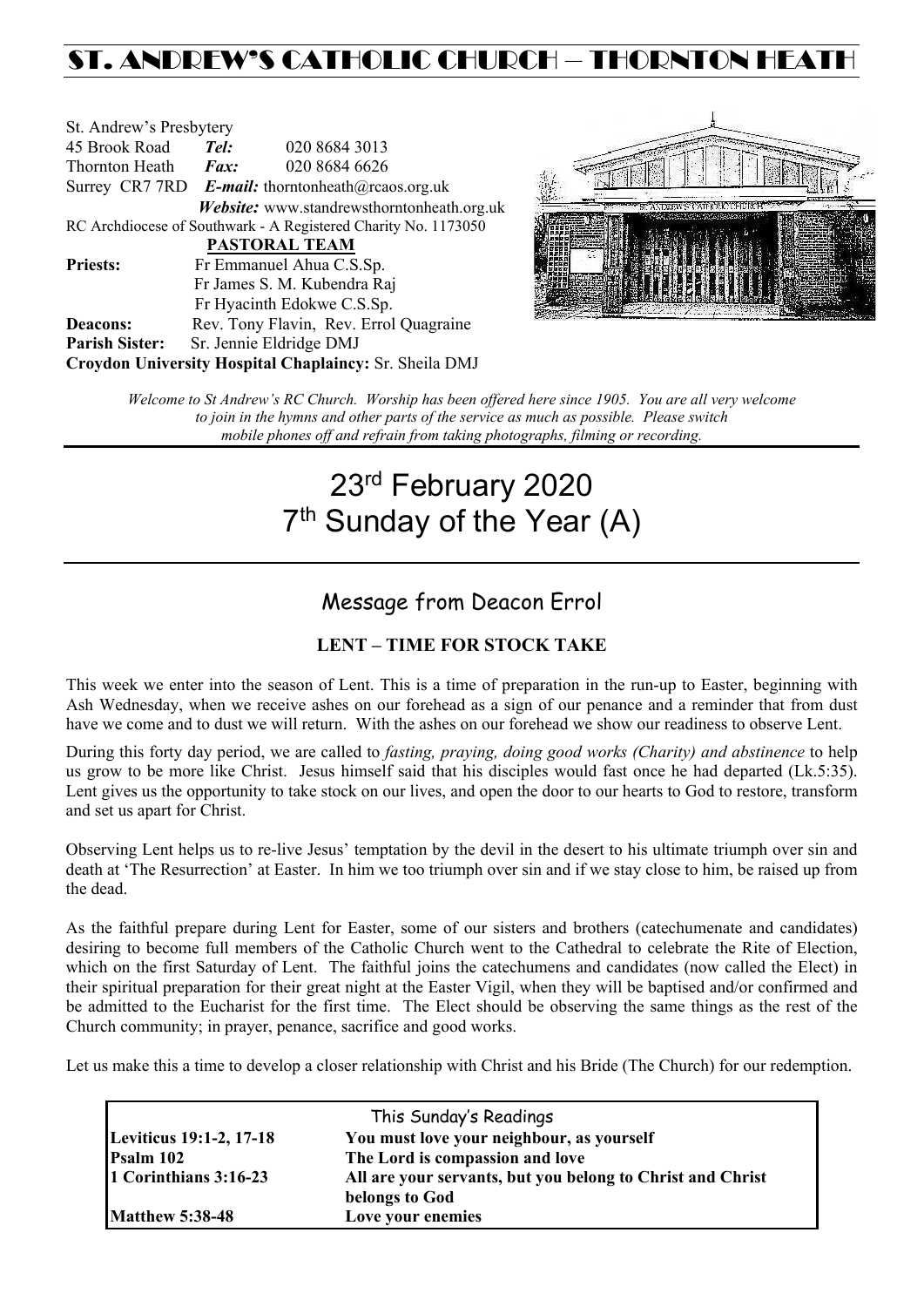# Diary for the Week

|                                   |                               | יוטט זו טוויו וטן                          |                                      |
|-----------------------------------|-------------------------------|--------------------------------------------|--------------------------------------|
| <b>Sunday 23rd February</b>       |                               | 6.00pm (Saturday) First Mass of Sunday     | Con Mahoney (Anniv)                  |
| $7th$ Sunday of the Year          | 9.30am                        | Mass                                       | Parishioners                         |
|                                   | 11.30am                       | Mass                                       | Francis D'Souza RIP (Anniv)          |
|                                   | 3.00pm                        | <b>Confirmation Candidates &amp;</b>       |                                      |
|                                   |                               |                                            |                                      |
| Day for the Unemployed            |                               | <b>Parents Meeting (Church)</b>            |                                      |
|                                   | 5.00pm                        | Rosary                                     |                                      |
|                                   | $5.15 - 5.45$ pm              | <b>Exposition and Benediction</b>          |                                      |
|                                   | 6.00 <sub>pm</sub>            | Mass                                       | Fr Edward Mostyn                     |
|                                   | $7.00 - 9.00$ pm              | <b>Charismatic Prayer Group</b>            |                                      |
| Monday 24th February              | 7.30am                        | Mass                                       | Alan Barley RIP                      |
| James 3:13-18                     | 10.00am                       |                                            |                                      |
|                                   |                               | Mass                                       | Rose Freeman RIP (Anniv)             |
| Mark 9:14-29                      | $5.45 - 7.15$ pm              | <b>Beavers (hall)</b>                      |                                      |
|                                   | $7.00 - 8.00 \text{pm}$       | <b>Parish Surgery</b>                      |                                      |
|                                   | $7.30 - 9.00$ pm              | <b>Scouts (hall)</b>                       |                                      |
| Tuesday 25 <sup>th</sup> February | 7.30am                        | Mass                                       | Domnick L'Dsouza                     |
| <b>St Ethelbert</b>               | 10.00am                       | Mass                                       | Apolonia Okoroafor RIP               |
| James 4:1-10, Mark 9:30-37        | $6.30 - 7.30$ pm              | R.C.I.C. (hall)                            |                                      |
|                                   |                               |                                            |                                      |
|                                   | 7.30am                        | Mass                                       |                                      |
| <b>Wednesday 26th February</b>    |                               |                                            | Charlie Navarro (Anniv)              |
| <b>Ash Wednesday</b>              | 10.00am                       | Mass                                       | Bartholomew Ramos RIP (Anniv)        |
| Day of Fast and                   | 12noon                        | <b>Mass Croydon Uni Hospital</b>           |                                      |
| <b>Abstinence</b>                 | 2.00 <sub>pm</sub>            | <b>Active Retirement Group</b>             |                                      |
| Joel 2:12-18                      | 6.00pm                        | <b>Lectio Divina Group (hall)</b>          |                                      |
| Matthew 6:1-6. 16-18              | 7.30pm                        | <b>Legion of Mary (hall)</b>               |                                      |
|                                   | 8.00pm                        | <b>Mass</b>                                |                                      |
| Thursday $27th$ February          | 7.30am                        | Mass                                       | For Souls in Purgatory               |
| Deuteronomy 30:15-20              | 10.00am                       | Mass                                       | James Conroy RIP (Anniv)             |
|                                   |                               |                                            |                                      |
| Luke 9:22-25                      | $7.00 - 8.30$ pm              | <b>Cubs (St James the Great)</b>           |                                      |
|                                   | $7.30 - 9.00$ pm              | <b>Lent Scripture Project (hall)</b>       |                                      |
| Friday 28 <sup>th</sup> February  | 7.30am                        | Mass                                       | Mr Trafford RIP                      |
| Isaiah 58:1-9                     | 10.00am                       | <b>Funeral Mass</b>                        | Joyce Lissenburg RIP                 |
| Matthew 9:14-15                   |                               | 10.30am - 10pm Adoration all day in Church |                                      |
|                                   | 6.30pm                        | <b>Brownies/Guides (hall)</b>              |                                      |
| Saturday 29th February            | $9.20 - 11.15$ am             | <b>First Holy Communions</b>               |                                      |
| Isaiah 58:9-14                    | 9.30am                        | Mass                                       | Special Intention for Ritchie Family |
| Luke 5:27-32                      | 10.00am                       | <b>Rosary</b>                              |                                      |
|                                   | $10.00 - 10.30$ am            | <b>Confessions</b>                         |                                      |
|                                   |                               |                                            |                                      |
|                                   | 11.00am                       | <b>Altar Server Meeting</b>                |                                      |
|                                   | $5.00 - 5.30$ pm              | <b>Confessions</b>                         |                                      |
|                                   | 6.00 <sub>pm</sub>            | First Mass of Sunday                       | Glenda McGrath                       |
| <b>Sunday 1st March</b>           | 9.30am                        | Mass                                       | Maria Fernandes (Wellbeing)          |
| $I^{st}$ Sunday of Lent           | 11.30am                       | Mass                                       | Nurse Liz Charles                    |
|                                   | 4.00 <sub>pm</sub>            | <b>Confirmation Group (hall)</b>           |                                      |
|                                   | 5.00pm                        | <b>Rosary</b>                              |                                      |
|                                   | $5.15 - 5.45$ pm              | <b>Exposition and Benediction</b>          |                                      |
|                                   | 6.00 <sub>pm</sub>            | Mass (enrolment of                         | Eudoxy D'Souza RIP                   |
|                                   |                               | <b>Confirmation candidates)</b>            |                                      |
|                                   |                               |                                            |                                      |
|                                   | $7.00 - 9.00$ pm              | <b>Charismatic Prayer Group</b>            |                                      |
|                                   |                               | Money Matters                              |                                      |
|                                   | <b>Collection Last Sunday</b> |                                            | 947.60<br>£                          |
|                                   | Payment by Standing Order     |                                            | £ 700.00                             |
|                                   | Total offertory               |                                            | £1,647.60                            |
|                                   |                               | Second collection for Poor Parishes        |                                      |
|                                   |                               | Thank you for your generosity              |                                      |
|                                   |                               |                                            |                                      |
| Altar Servers                     |                               |                                            | Church Cleaners                      |
| This week<br>Team 3               |                               | This week                                  | St Jude's Group                      |
| Team 1<br>Next week               |                               | Next week                                  | Judie's Crew                         |
|                                   |                               |                                            |                                      |
|                                   |                               |                                            |                                      |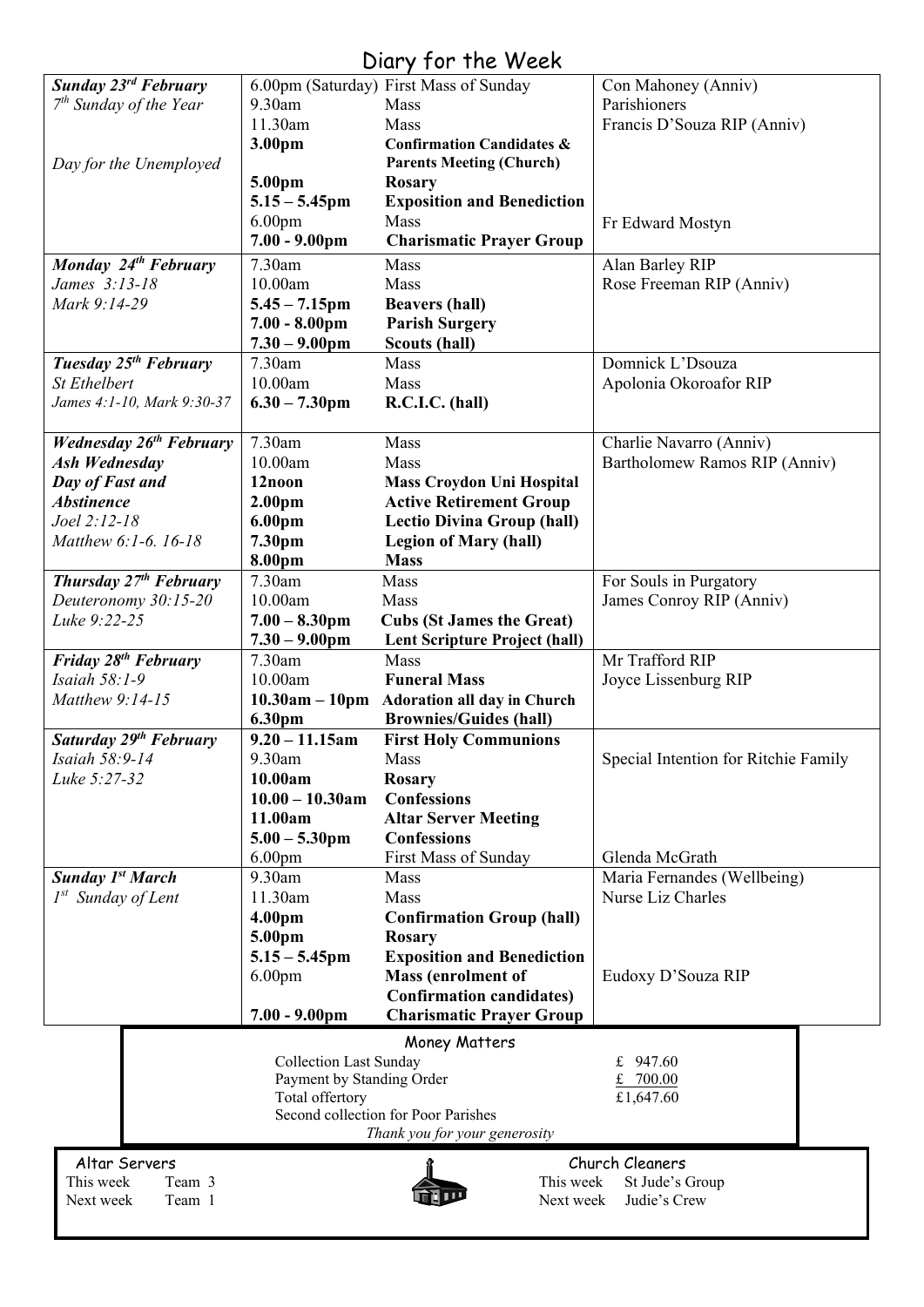## St. Andrew's Parish Notices

#### **ALTAR SERVERS MEETING**

Throughout all the changes with the priests in our parish and the fact that we have not met for over a year, it is clear that we need to come together and formally introduce to ourselves, our priests as one body. Therefore an Altar Servers meeting on Saturday  $29<sup>th</sup>$  February at 11am in the Church has been arranged. This meeting shall be attended by all our priests and all Altar Servers from all the teams are requested to come along. Frs Emmanuel and Hyacinth look forward to meeting you all on the 29<sup>th</sup> February at 11am. Parents are also invited to attend. Please can everyone ensure that they attend this important meeting.

#### **CONFIRMATION MEETING**

Please note that there is a meeting today, 23<sup>rd</sup> February, for the Confirmation candidates and their parents in the Church at 3.00pm.

#### **NIGERIAN CATHOLIC COMMUNITY**

The group will be meeting today Sunday  $23<sup>rd</sup>$  February in the hall after the 11.30am Mass.

#### **SECOND COLLECTION THIS WEEK**

The collection will be for Poor Parishes. This collection enables the Archbishop to make grants to some of the smaller parishes in the Diocese.

#### **LENT 2020**

On Ash Wednesday, 26<sup>th</sup> February, there will be Masses at 7.30am, 10.00am and 8.00pm. This marks the start of Lent and is a day of Fasting and Abstinence. Ashes will be distributed at all Masses.

#### **Lenten Reflections on the God who speaks**

As part of celebrating the Year of the Word, during Lent we will be having reflections on our Lent Scripture Project. These will be held every Thursday evening starting on 27<sup>th</sup> February for six weeks with the last one on  $2<sup>nd</sup>$  April, at  $7.30 - 9.00$ pm in the hall. The hall will be open from  $7.00$ pm when teas and coffees will be served. Please check our poster in the porch for more details.

#### **Lenten Masses in Croydon University Hospital**

Also on Ash Wednesday there will be Mass at 12 noon and every Monday during Lent at 12 noon, in the hospital Chapel (near Woodcroft Road). All are most welcome.

#### **Friday Masses**

During Lent please note that this year, our normal 7.30am Mass will continue to be at this time as we are not able to facilitate by bringing it forward to 6.30am.

#### **WEEKLY ADORATION**

Please join us in the weekly Friday Adorations which will take place every Friday here at St Andrews from 10.30am – 10pm, except on First Fridays when the time is 10.30am – 6.00pm. All are very welcome to attend at any time.

Since we will now have Friday Adorations every Friday, this will replace our usual Family Holy Hours and our 4**th** Monday Adorations which will not take place now.

#### **CAFOD'S FAMILY FAST DAY – FRIDAY 6TH MARCH**

This Lent, CAFOD's Family Fast Day is an opportunity to reach out to some of the poorest, most marginalised of our sisters and brothers. Your donations go to highly-trained, highly-skilled local experts around the world who save and support the health of the world's poorest families. Sister Consilia is one of these people. She is a nun in an out-of-town health centre in Zimbabwe. Sister Consilia is a trained pharmacist who saves lives each and every day. Without support like yours, her brilliant work just couldn't continue as there wouldn't be enough funding to support it.